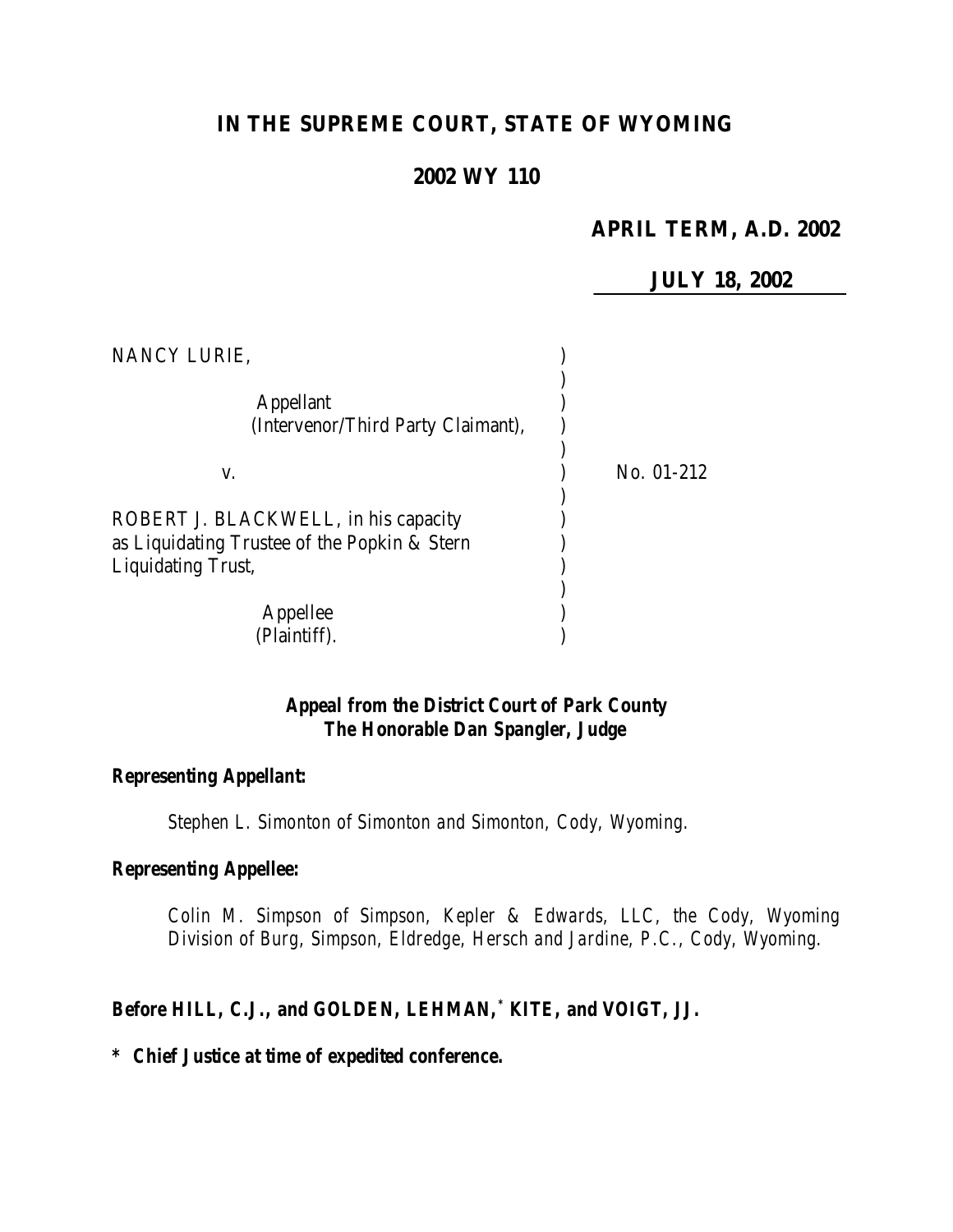### **VOIGT, Justice.**

[¶1] In 1978, Ronald U. Lurie and Nancy Lurie, husband and wife, of St. Louis, Missouri, purchased a bronze sculpture from a Missouri art dealer. At some point, the Luries sent the sculpture to a Cody, Wyoming, studio "to be sold," and the Luries later moved to Montana. In 2001, Robert Blackwell, a Missouri bankruptcy trustee, sought to execute his Missouri bankruptcy judgment against the sculpture in Wyoming, the judgment having been entered only against Ronald U. Lurie. Nancy Lurie sought to quash the execution, claiming that title to the sculpture was held as a tenancy by the entirety and therefore exempt from execution to satisfy a judgment entered solely against her husband. The district court ruled in favor of Robert Blackwell. We reverse.

### **ISSUES**

[¶2] Nancy Lurie, as appellant, phrases the issues as follows:

- 1. Does Wyoming prohibit tenancies-by-the-entirety for the kinds of tangible personal property which may be owned without recorded documents of title?
- 2. If there is a conflict between Wyoming and Missouri law on the recognition of tenancies by the entirety, should not Wyoming continue to follow the principle that the owners' interest is determined by the law of the state of the owner's domicile at the time the property was acquired, absent contrary dealings in the property in this state by the owners?
- 3. If not, does the third party non-debtor owner have standing to object to improper issuance of a writ of execution?

Robert Blackwell, as appellee, essentially frames his arguments in the context of the issues raised by Nancy Lurie.

## **FACTS**

[¶3] Ronald U. Lurie and Nancy Lurie are husband and wife, and were so in 1978. In September 1978, a St. Louis, Missouri, art dealer sold the Luries "Lack of Slack," a bronze sculpture by Harry Jackson, for \$6,500.00. The seller's affidavit states that he sold the sculpture to "Ron and Nancy Lurie," and an accompanying bill of sale refers to the buyers as "Mr. & Mrs. Ron Lurie" with a St. Louis, Missouri, address. There is some indication from the information and addresses contained in the record that the Luries later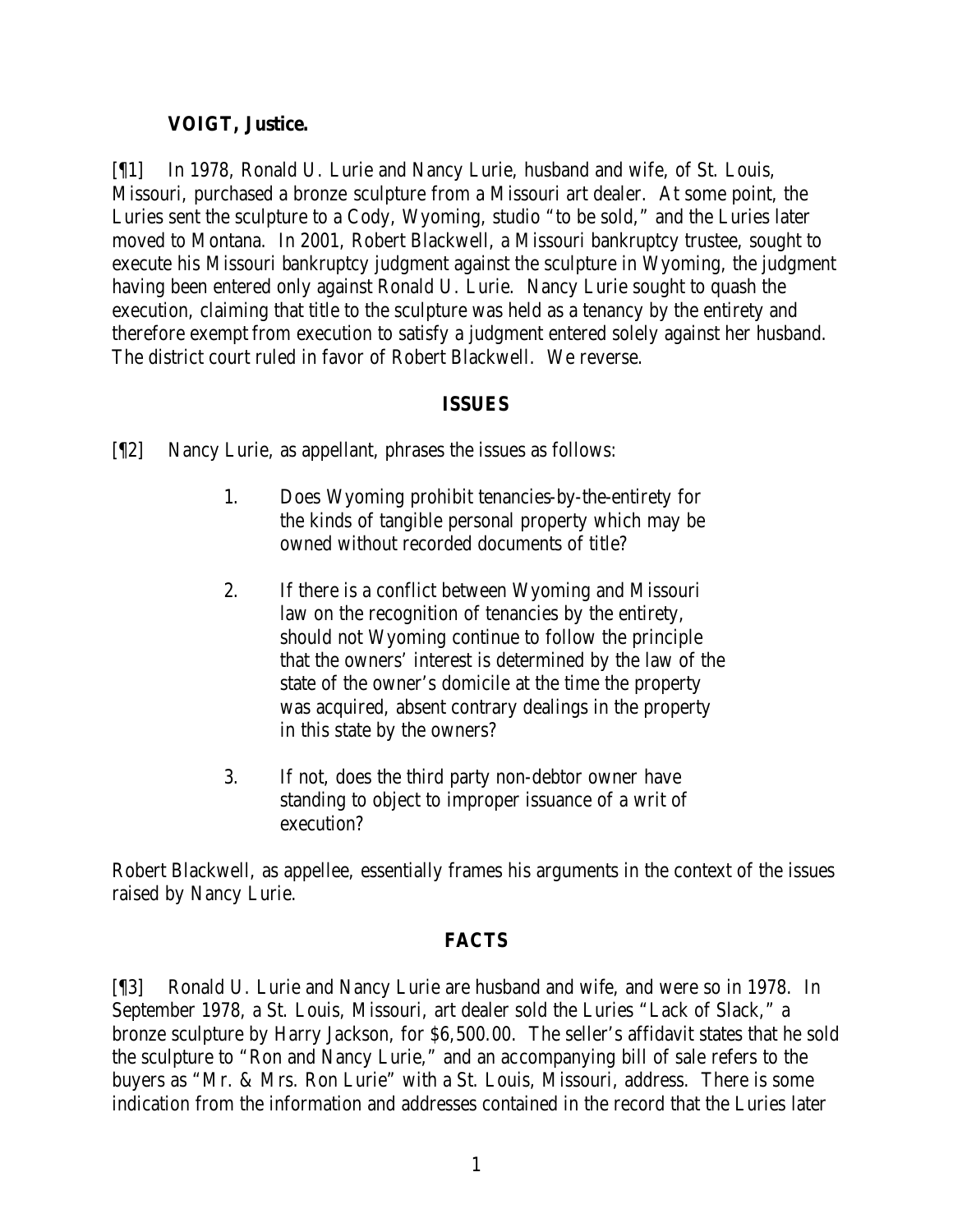moved to Montana, where they presently reside. In 1994, the Luries sent the sculpture to the Harry Jackson Studio in Cody, Wyoming, "to have it sold," and the record does not indicate any intent by the Luries for the sculpture to remain in Wyoming on a more permanent basis. Nancy Lurie states that she has not "conveyed, waived or otherwise conceded her ownership interest in the [sculpture], nor has there been any agreement conveying, waiving or terminating the ownership in tenancy by the entirety."

[¶4] In April 1995, a judgment was recorded in the Fifth Judicial District Court of Park County, Wyoming. The judgment, arising from a Missouri bankruptcy proceeding, had been entered in favor of Robert Blackwell, the bankruptcy trustee, against Ronald U. Lurie for \$1,121,743.00, plus interest. On March 22, 2001, a Writ of Execution issued from the Wyoming district court, and the Park County Sheriff's office subsequently seized the "Lack of Slack" sculpture at the Harry Jackson Studio in Cody. As of May 14, 2001, the referenced judgment remained unsatisfied in the amount of \$745,275.78, which judgment continues to accrue interest.

[¶5] Nancy Lurie petitioned to intervene as a third-party claimant and quash the Writ of Execution, essentially arguing that Robert Blackwell could not execute the judgment against the sculpture in Wyoming because Nancy Lurie and Ronald U. Lurie held title to the sculpture as tenants by the entirety. She also attacked the finality of the recorded judgment. Robert Blackwell countered that Nancy Lurie had no standing to attack the sufficiency of the recorded judgment, that the Luries were now residents of Montana, which does not recognize tenancies by the entirety, and that in the alternative, the record is insufficient to overcome Wyoming law's presumption against tenancies by the entirety. Neither party asserts that the conveyance at issue in this case implicates the Uniform Commercial Code.

[¶6] After a hearing on Nancy Lurie's petition, the district court found that (1) Nancy Lurie did not have standing to question the sufficiency of the recorded judgment; (2) Montana does not recognize tenancies by the entirety; (3) had the original transaction occurred in Wyoming, the Luries "would not be able to qualify their purchase of this property as a tenancy by the entireties;" and (4) pursuant to the Restatement (Second) of Conflict of Laws § 259, the interests of a third-party creditor in marital personal property are determined using the law of the state where the personal property was located "when the interest is claimed to have been acquired," and Wyoming law applies because the sculpture was in Wyoming at the time the judgment was obtained and when the instant action was commenced. The district court concluded:

> To grant [Nancy Lurie's] petition would be to give greater protection than Wyoming residents enjoy to a non-resident who bought property in another state and who cannot obtain this protection under the laws of the state where she now resides. I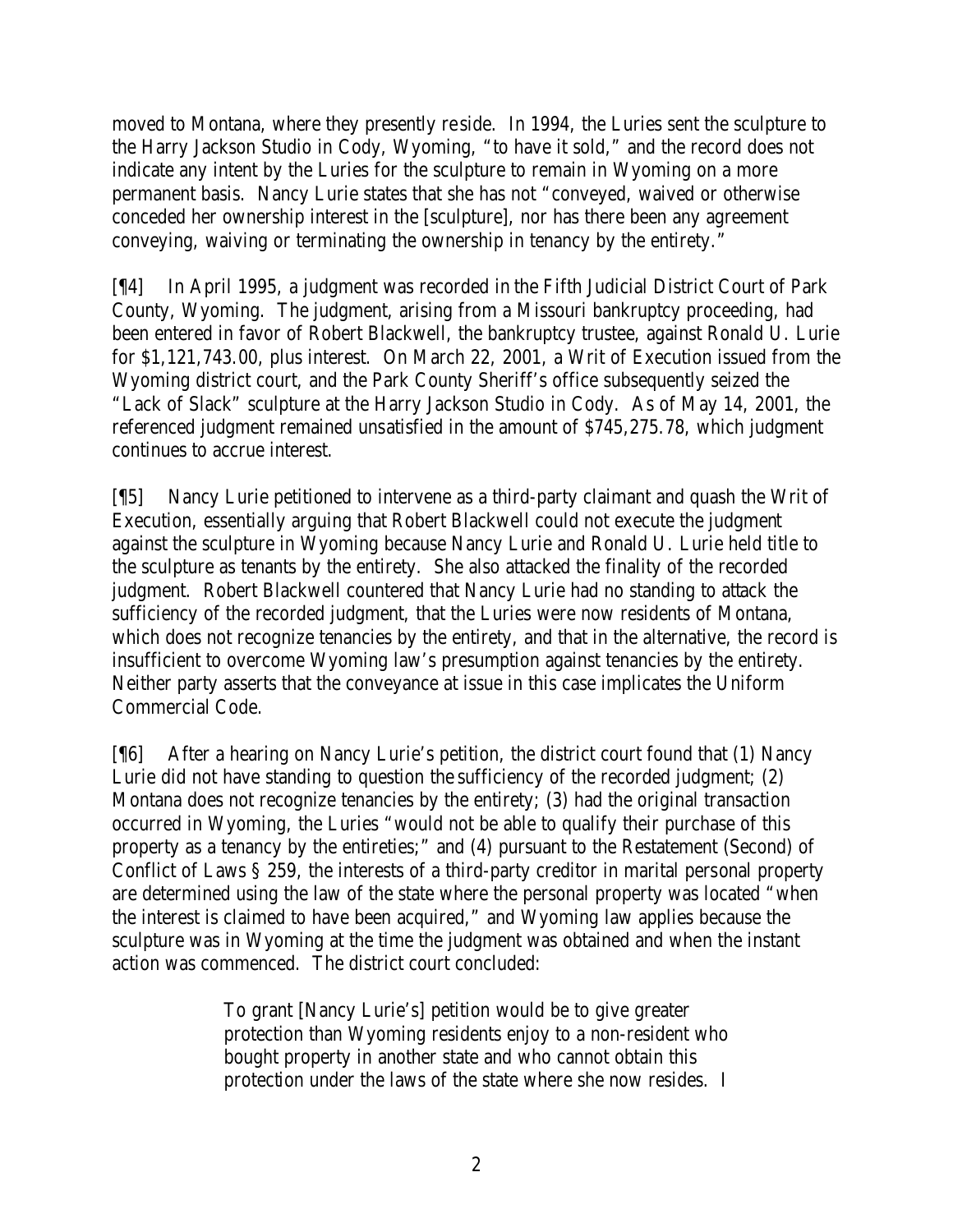am not persuaded that such a result would be in the interests of the State of Wyoming.

Nancy Lurie requested that the district court reconsider its ruling in light of further information regarding the referenced Restatement section. The district court denied this request, and Nancy Lurie filed a timely appeal from the order denying her verified petition to quash the Writ of Execution.

## **STANDARD OF REVIEW**

[¶7] The facts contained in the record are essentially undisputed; this appeal presents an issue of law which we review *de novo*, without affording deference to the district court's decision. *Worcester v. State*, 2001 WY 82, ¶ 13, 30 P.3d 47, 52 (Wyo. 2001); *Board of County Com'rs of County of Platte v. State ex rel. Yeadon*, 971 P.2d 129, 131 (Wyo. 1998).

## **DISCUSSION**

[¶8] Given the particular circumstances of this case, wherein it is undisputed that the sale of the "Lack of Slack" sculpture occurred in Missouri (the record does not indicate that the sculpture was located anywhere but Missouri at the time the Luries acquired an interest in it) and that the Luries were domiciled in Missouri at the time they purchased the sculpture, we look to Missouri law to determine the effect of the conveyance of an interest in the sculpture to the Luries. Succinctly stated, the "nature of interests conveyed" in personal property is frequently "determined by the law of the state where the chattel is situated at the time of the conveyance," and "title to personal property acquired under the law of one state where the chattel is situated will be recognized in another state into which the chattel is taken." 16 Am.Jur.2d *Conflict of Laws* §§ 55, 56 (1998). *See, e.g., Pruitt Truck & Implement Co. v. Ferguson*, 216 Ark. 848, 227 S.W.2d 944, 945 (1950).

[¶9] Although we need not expressly adopt the applicable Restatement sections, we note that this approach appears to be consistent with the Restatement (Second) of Conflict of Laws §§ 244, 247 (1971), which sections provide:

> § 244. Validity and Effect of Conveyance of Interest in **Chattel**

> (1) The validity and effect of a conveyance of an interest in a chattel as between the parties to the conveyance are determined by the local law of the state which, with respect to the particular issue, has the most significant relationship to the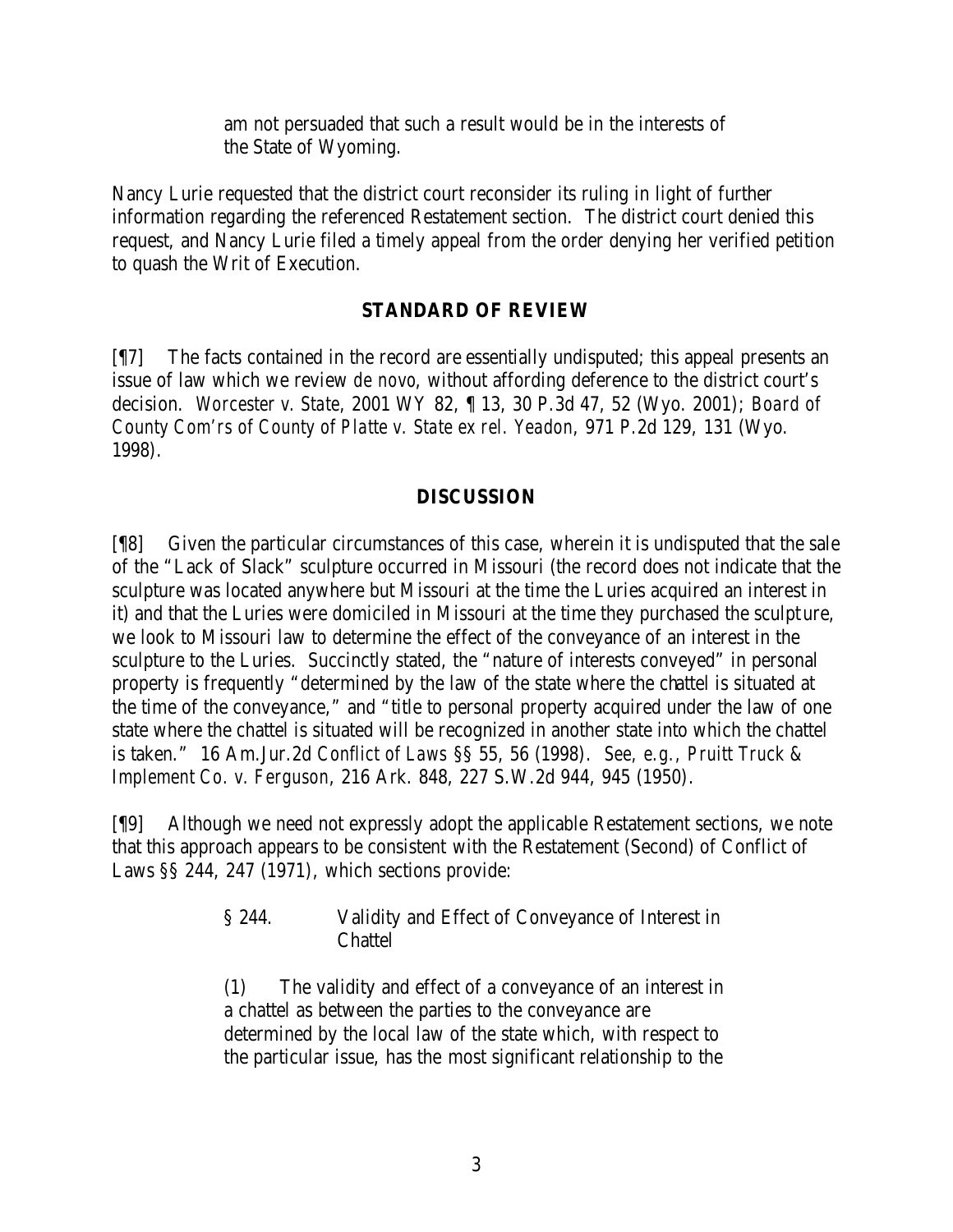parties, the chattel and the conveyance under the principles stated in §  $6.$ <sup>[1]</sup>

(2) In the absence of an effective choice of law by the parties, greater weight will usually be given to the location of the chattel, or group of chattels, *at the time of the conveyance* than to any other contact in determining the state of the applicable law.

§ 247. Moving Chattel into Another State: Effect on Title

Interests in a chattel are not affected by the mere removal of the chattel to another state. Such interests, however, may be affected by dealings with the chattel in the other state.

(Emphasis added.) Indeed, Restatement (Second) of Conflict of Laws, *supra*, § 247 cmt. a states:

> *a. Rationale*. Commercial convenience and the needs of international and interstate relations alike require that interests in a chattel should not be affected simply by its removal from one state to another. An interest having once been acquired by the local law of the state where the chattel was at the time the interest was acquired will be recognized by

 1

> (1) A court, subject to constitutional restrictions, will follow a statutory directive of its own state on choice of law.

> (2) When there is no such directive, the factors relevant to the choice of the applicable rule of law include

> > (a) the needs of the interstate and international systems,

(b) the relevant policies of the forum,

(c) the relevant policies of other interested states and the relative interests of those states in the determination of the particular issue,

(d) the protection of justified expectations,

(e) the basic policies underlying the particular field of law,

(f) certainty, predictability and uniformity of result, and

(g) ease in the determination and application of the law to be applied.

Restatement (Second) of Conflict of Laws, *supra*, § 6.

<sup>§ 6.</sup> Choice-of-Law Principles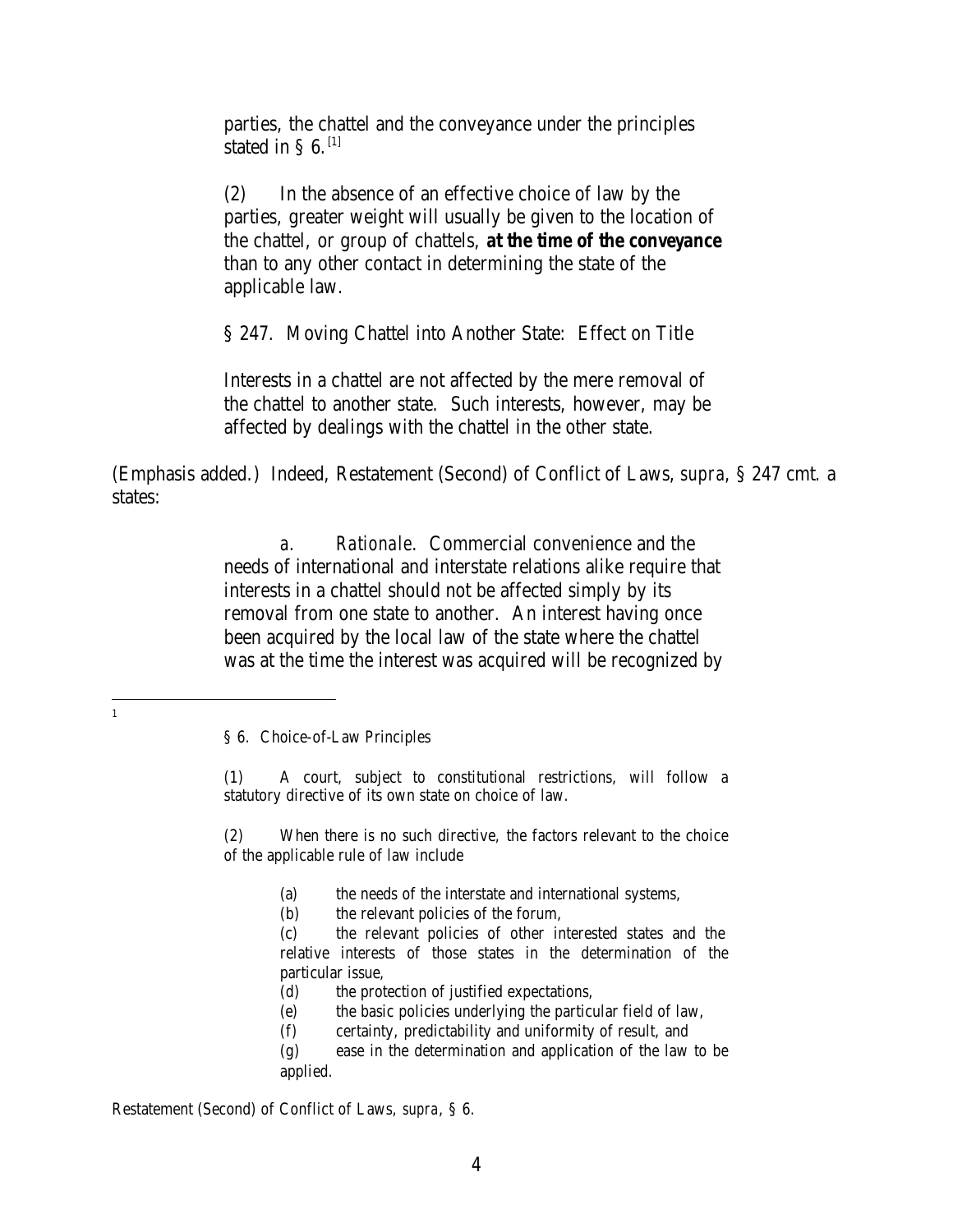a state into which the chattel is subsequently taken. This is so even though no such interest would have been acquired in the latter state if the chattel had been there at the time of the conveyance or other transaction. Conversely, no interest is acquired in a chattel upon its removal to a second state merely because such an interest would have arisen under the local law of the second state if a particular transaction which occurred prior to the chattel's removal to the state had taken place after the chattel had been removed there.

Illustration:

1. A conveys to B a chattel which is at the time in state X. A and B are both domiciled in X and X is the state of the applicable law under the rule of § 244. By the local law of X, B became absolute owner of the chattel. B subsequently takes the chattel to state Y under whose local law the conveyance would have given B only a security interest in the chattel. The mere removal of the chattel to Y does not affect B's interest in the chattel.<sup>[2]</sup>

[¶10] This Court has looked to another state's law in evaluating the effect of a conveyance (or lack thereof) of personal property between the parties to that conveyance in relation to a third party's claimed interest in the property, although in a slightly different context. For example, in *Studebaker Bros. Co. of Utah v. Mau*, 13 Wyo. 358, 80 P. 151, 152-53 (1905), the seller, a Utah corporation, entered into a conditional sales contract in Utah for the sale of personal property situate in Utah to the buyers, also residents of Utah, wherein title to the personal property remained in the seller until the buyer paid for the property. At some point, one of the buyers (without the seller's consent) removed the personal

<sup>&</sup>lt;sup>2</sup> To the extent it might also apply, this approach is consistent with Restatement (Second) of Conflict of Laws, *supra*, § 259, which section provides:

<sup>§ 259.</sup> Removal of Movables of Spouses to Another State

A marital property interest in a chattel, or right embodied in a document, which has been acquired by either or both of the spouses, is not affected by the mere removal of the chattel or document to a second state, whether or not this removal is accompanied by a change of domicil to the other state on the part of one or both of the spouses. The interest, however, may be affected by dealings with the chattel or document in the second state.

<sup>&</sup>quot;[M]arital property" is defined as "any interest which one spouse acquires, solely by reason of the marital relation, in the immovables and movables of the other spouse, apart from the expectancy of inheriting upon the death of the other." Restatement (Second) of Conflict of Laws, *supra*, § 257, Introductory Note at 108.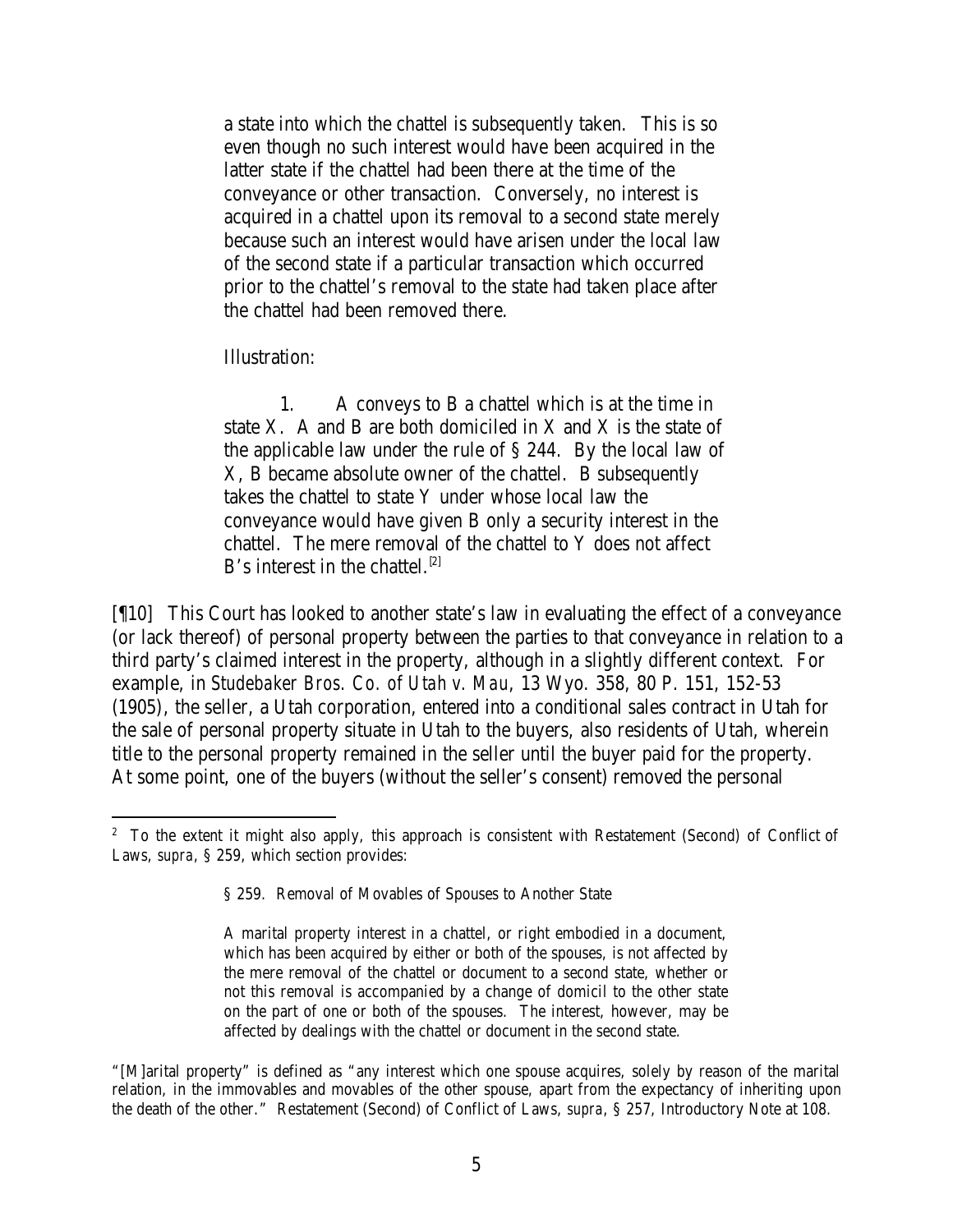property to Wyoming, where he sold it to another individual. *Id.* at 152. Utah law provided that conditional sales contracts were valid between the parties and as to subsequent bona fine purchasers without first having to be recorded. *Id.* at 154. Wyoming law provided that conditional sales were invalid as against subsequent bona fide purchasers without notice, unless the contract was recorded in the county where the property was situated. *Id.* In recognizing the interest of the Utah corporation in the personal property as against the third-party purchaser, this Court stated that "the validity and effect of contracts relating to personal property are to be determined by the laws of the state or country where they are made, and, as a matter of comity, they will, if valid there, be enforced in another state or country, although not executed or recorded according to the laws of the latter;" in other words, that

> where, as in this case, a conditional sale of personal property is made in one state between parties residing in that state, and where the property is then situated and delivered, and without any agreement or intention that the property is to be removed to another state, and such contract is valid, although not filed or recorded, in the state where made, against bona fide purchasers from the conditional vendee, and the conditional vendee, without the knowledge or consent of the vendor, removes the property to another state, and there sells it to a bona fide purchaser, such purchaser acquires only such rights in the property as the conditional vendee had therein; and that the conditional vendor can recover the property from such purchaser notwithstanding the fact that the conditional sale would have been invalid for want of filing or record under the laws of the state to which the property was removed and where it was sought to be recovered.

*Id.* at 154. On rehearing, this Court found that recognizing the valid interest created in Utah would not be contrary to Wyoming law or policy, stating also that

> "[a]pplying by analogy the principles that have been applied to chattel mortgages, it would seem that the validity and effect of the reservation of title in the contract of sale of personal property should be determined by the lex loci contractus, rather than the lex situs, not only when the question arises between the immediate parties, but also when it arises between the vendor and a subsequent purchaser from or creditors of the vendee, so far as the rights of such purchaser or creditor depend upon the original validity and effect of the reservation itself. But, however that may be, it is clear that, when the contract is made in the state in which the property is then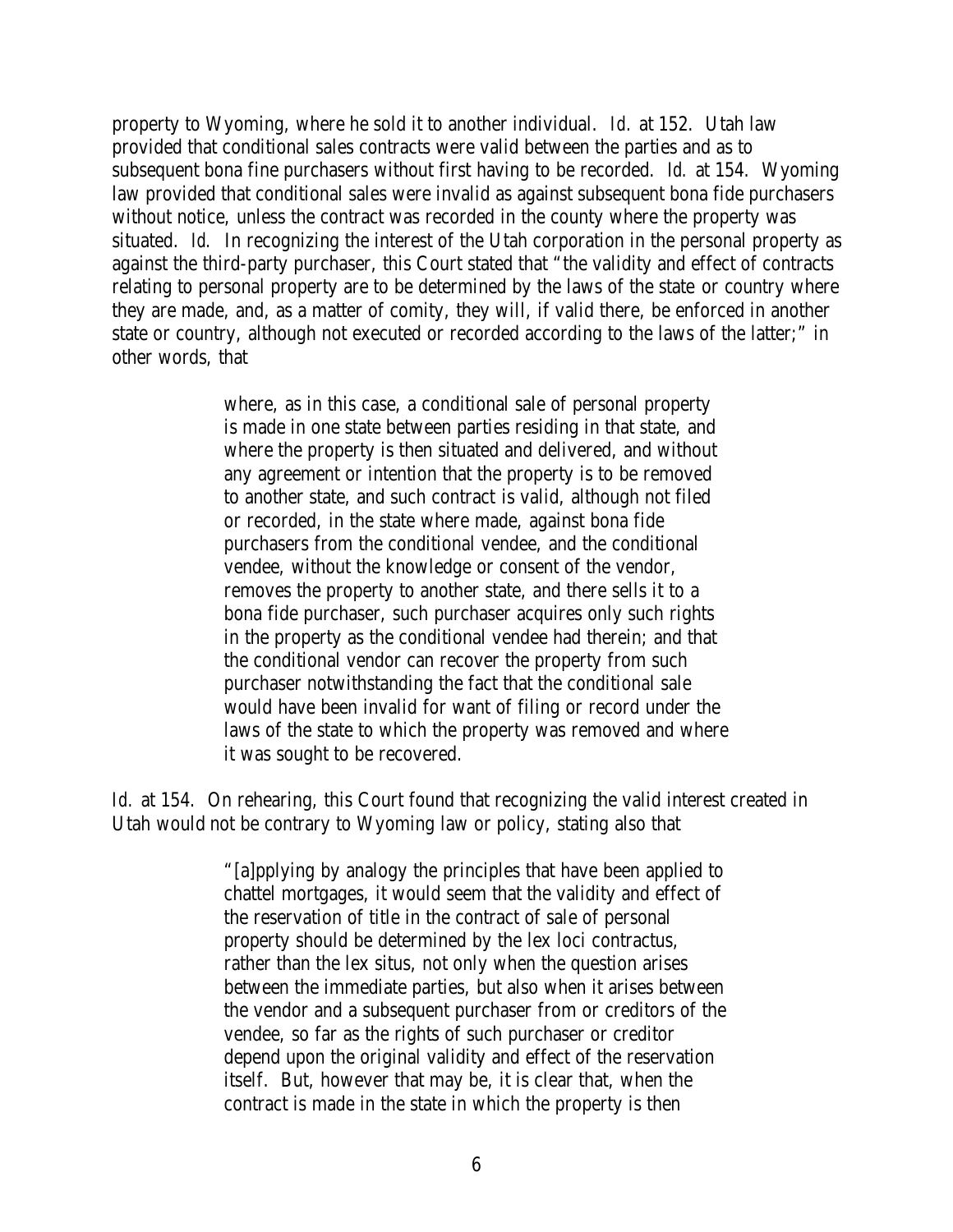located, the question as to the original validity and effect of the reservation is to be determined by the law of that state, notwithstanding the subsequent removal of the property to another state."

*Studebaker Bros. Co. of Utah v. Mau*, 14 Wyo. 68, 82 P. 2, 5 (1905) (*quoting* Wharton on the Conflict of Laws § 355(b)).

[¶11] Robert Blackwell essentially argues that the principles stated in Restatement (Second) of Conflict of Laws, *supra*, § 247 and 16 Am.Jur.2d *Conflict of Laws*, *supra*, § 56, are inapplicable because the Luries are no longer domiciled in Missouri, and the substantive law of Montana (the Luries' current domicile) or Wyoming (where the sculpture is located and the bankruptcy judgment is recorded) should be utilized to determine a third-party judgment creditor's rights regarding the sculpture. But Robert Blackwell's right to execute his judgment against the sculpture in Wyoming necessarily depends on the effect of the conveyance of the sculpture to the Luries. We evaluate the effect of that conveyance according to the circumstances existing at the time of the conveyance. At that time, the Luries and the seller were domiciled in Missouri, and the sculpture was apparently situate in Missouri. Aside from Robert Blackwell recording the Missouri judgment in Wyoming and attempting to execute that judgment against the sculpture, the record does not reveal any additional dealings or transactions in Wyoming that might affect whatever interest the Luries originally acquired in the sculpture. That the Luries may have later moved to Montana is not sufficient, itself, to affect the Luries' original interest in the sculpture. Recognizing that the instant case lends itself to numerous potential factual variations, which variations might implicate a different legal result, we limit the application of our holding to the context, and facts, before us.

[¶12] It is undisputed that the Luries were married at the time they acquired an interest in the sculpture. According to Missouri law, where "two persons who are husband and wife become joint owners of personal property a presumption arises that they hold the property as tenants by the entirety. The presumption is that each spouse owns an undivided interest in the whole of the property." *Merrill Lynch, Pierce, Fenner and Smith, Inc. v. Shackelford*, 591 S.W.2d 210, 213 (Mo.App. 1979); *see also Seabaugh v. Seabaugh*, 839 S.W.2d 49, 50 (Mo.App. 1992); *Nelson v. Hotchkiss*, 601 S.W.2d 14, 18 (Mo. 1980); and *In re Stanke*, 234 B.R. 439, 441 (Bankr.W.D.Mo. 1999). 3 Robert Blackwell does not

<sup>3</sup> Wyoming recognizes tenancies by the entirety in real or personal property. *Oatts v. Jorgenson*, 821 P.2d 108, 114 (Wyo. 1991); *Choman v. Epperley*, 592 P.2d 714, 715-19 (Wyo. 1979); *National Bank of Newcastle v. Wartell*, 580 P.2d 1142, 1144 (Wyo. 1978); Wyo. Stat. Ann. § 34-1-140 (LexisNexis 2001). However, joint tenancies and/or tenancies by the entirety are disfavored in Wyoming. *Oatts*, 821 P.2d at 114. In *Oatts*, the personal property at issue was a treasury bill registered to a decedent, his wife, and his daughter. *Id.* at 109. We stated that absent an express, "clear manifestation" of the intention to create a joint tenancy interest on the "face of the instrument," a tenancy in common will be presumed. *Id.* at 114.